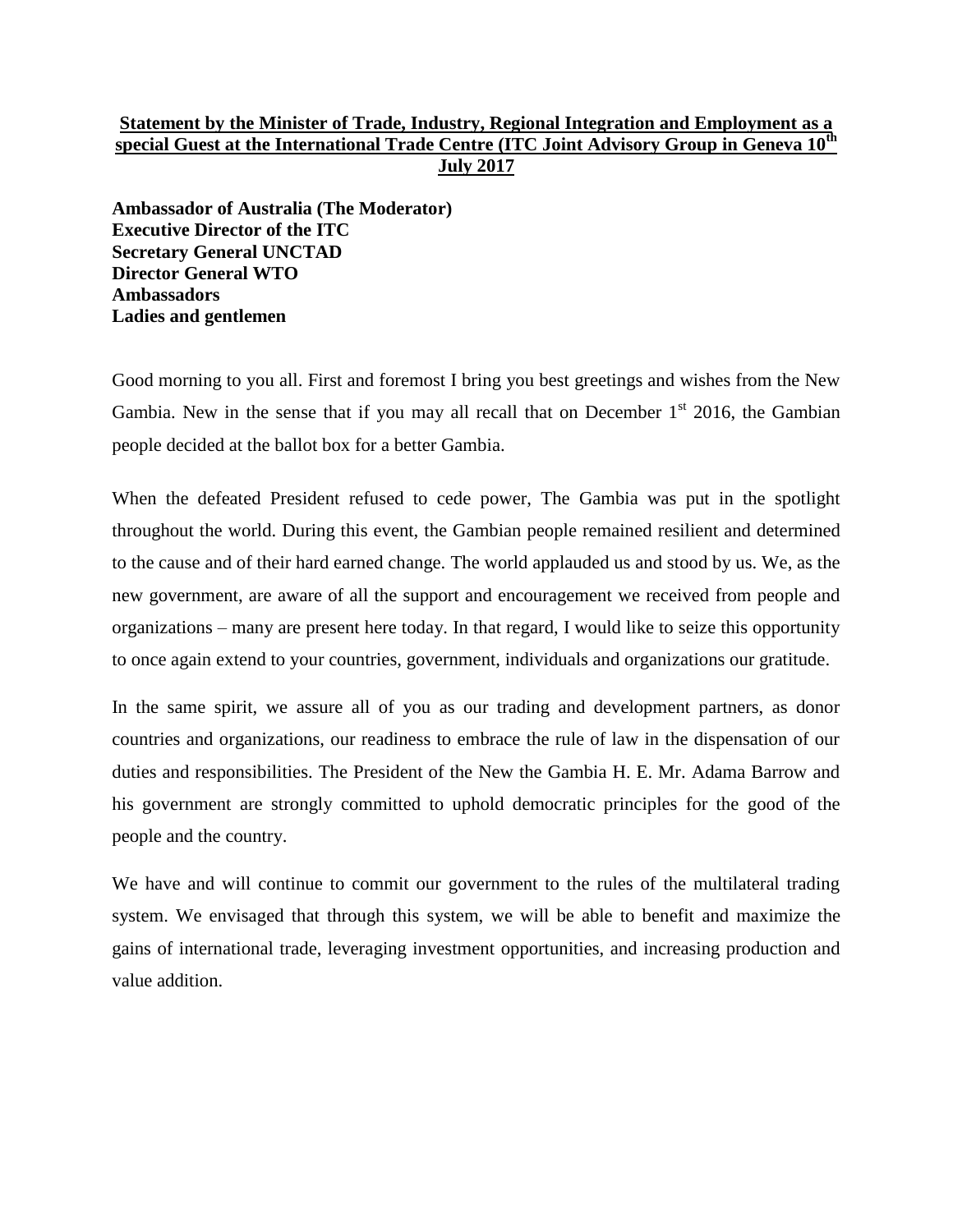## **The Moderator**

I would like to express my gratitude to ITC for the invitation accorded to myself as the Minister of Trade to say few words at the 2017 Joint Advisory Group, with a focus on sharing thoughts and practices on connecting women and youth to international value chains.

# **The Moderator**

To enable us to speak on the importance of inclusive trade for the benefit of women and youth, I would like to align myself with the scholars and economists who have shown that indeed trade opening can be a force of good.

But who benefits from this trade opening? It is noted that consumers ultimately do, because open trade can help to lower prices and expand the quality and quantity of goods and services available. Companies, including small and medium enterprises (SMEs) can also benefit because more open trade diversifies risks and channels resources to where returns are highest.

When this open trade is accompanied by proper domestic policies and measures, trade openness also facilitates competition, investment and increases productivity, and as well as create jobs.

However, in our countries, the question to ask ourselves is do we equally share the expected growth from trade among all members of society? Do our trade policies equally impact on women and men? And does the participation in international value chains create jobs and economic opportunities for our youths?

## **Distinguished guest ladies and gentlemen**

First, with regard to gender and trade - we know for a fact that gender inequality inhibits longterm growth. Unless we are able to address gender inequalities in general, the cited positive trade impacts will not fully benefit the women. The relationship between gender and trade may be country specific depending on sector policies, measures and practices applicable, but research shows that globally women are still not benefitting as much as they should. And when women do not benefit it undermines the full productivity of our economies.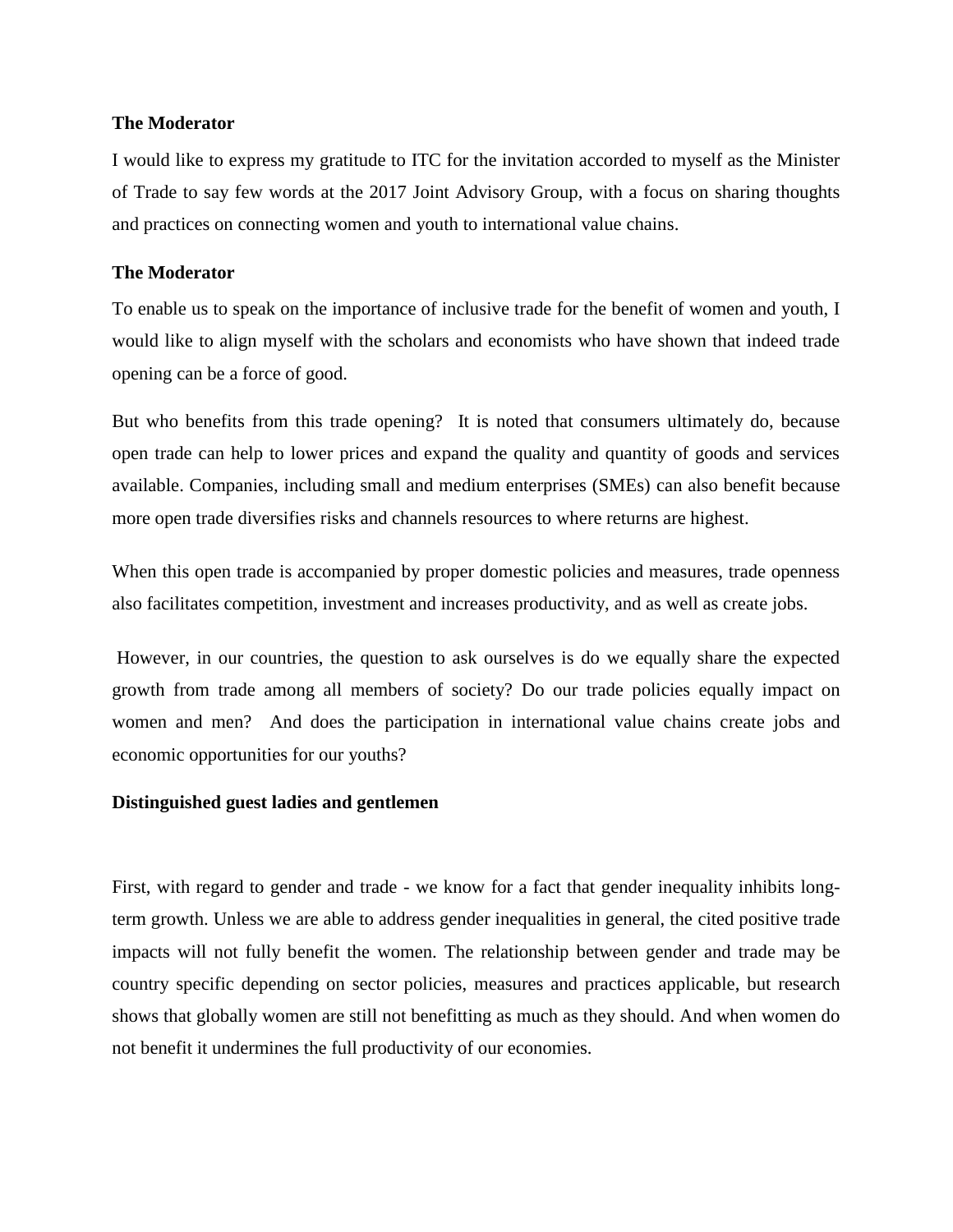## **Ladies and gentlemen**

Studies have indicated that the feminization of the export labor has been accompanied by a decline in the quality of work environment for women. At the same time, there has not been any considerable positive impact on the gender wage gap. Increased participation in the labor force has not been matched by a decrease in women's share of reproductive and care sector work, leading to a double burden on women's time and energy.

Despite the prevalence and growth potential of women entrepreneurs, they face significant constraints to enhance their competitiveness in their businesses and participation in international trade.

Access to land ownership is also a key factor for women in developing countries who often face formal legal and cultural barriers to land ownership. Women's access to land is central to women's economic empowerment, as land can serve as a base for food production and income generation, as collateral for credit and as a means of holding savings for the future.

#### **Distinguished guest ladies and gentlemen**

The use of resources - land, labour, physical and human capital are essential in the trade promotion agenda of countries – thus Trade liberalisation measures should be taken on a multilateral basis and complemented by appropriate employment, labour and education policies, so that the benefits of trade can be shared with all members of society.

In The Gambia, women make up 50.1 % of the population (approximately 1.8 million, 2013 census) but constitute only 38% of the labour force. Women work primarily in the agriculture sector – mostly in horticulture, rice and fisheries and as well as services such as small-scale trading.

The Gambian economy is characterized by players in the informal sector. Women play a pivotal role. 63% of MSME's are micro enterprises and 90% of the micro enterprises are informal with 80% comprising of women involved in distributive trade, gardening and other handicrafts & artisanal trade.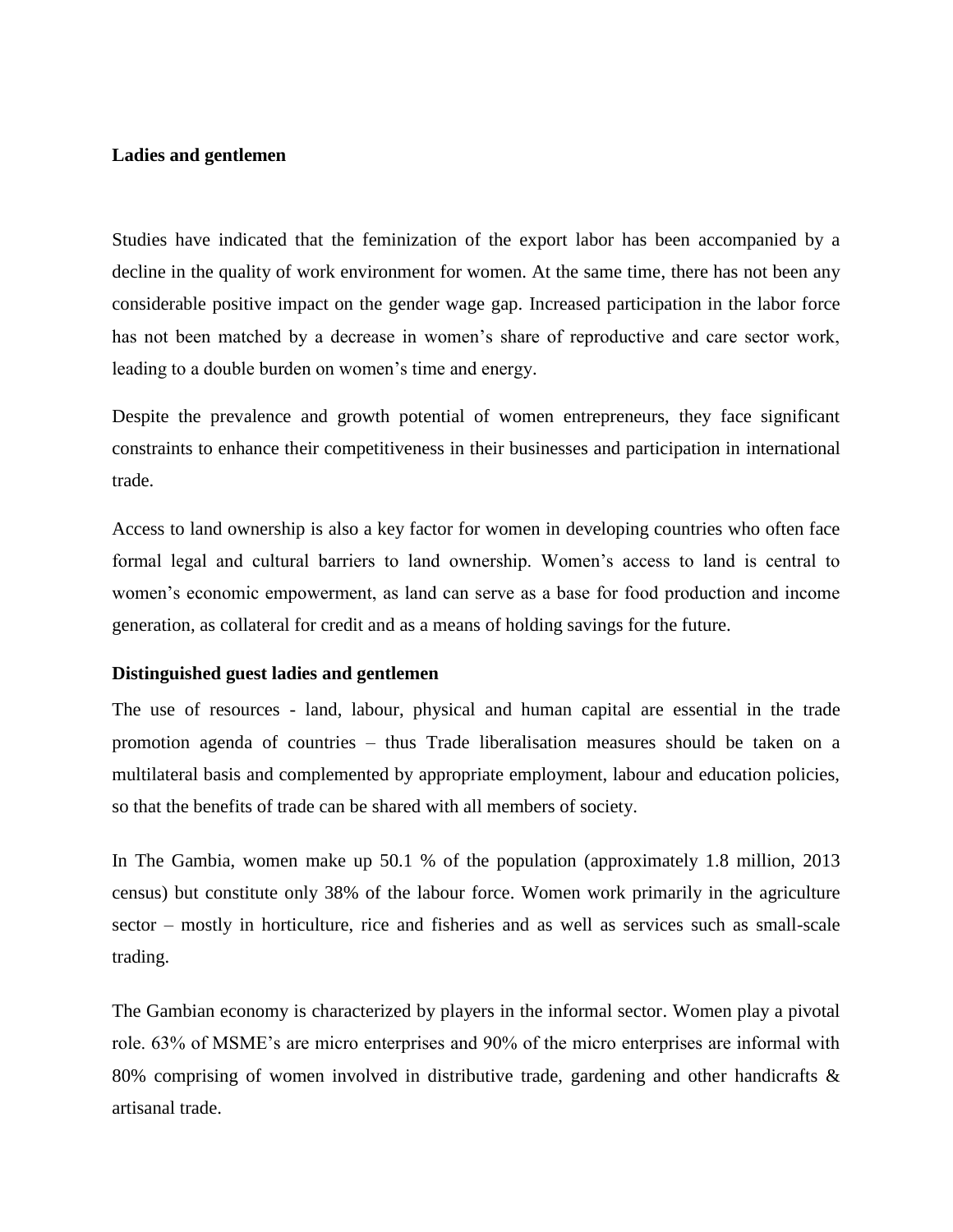Our women entrepreneurs are predominantly active in rural areas, often in lower paid sectors, and responsible for unpaid care work, they often face barriers to access information, finance and labor - saving devices/technologies in order to increase their incomes through productivity.

## **Distinguished guest, ladies and gentlemen,**

Women's economic empowerment is very high on our country's development agenda especially in the work of my Ministry. The government also has made efforts to promote gender equality through the establishment of the National Gender Policy 2010-2020. The most recent Private Sector Development Strategy 2015-2019 also identifies numerous gender issues that still need to be addressed such as lack of adequate sex-disaggregated data, low skills and limited access to market opportunities for women entrepreneurs, and male dominant attitudes of existing policies and laws.

In our experience it helps to analyse the obstacles from a sector or industry specific lens. For instance, the Gambia Diagnostic Trade integration Study (DTIS) that was carried out under the EIF helped us identify specific gender- sensitive obstacles in the fisheries sector covering the entire value chains – from processing to marketing to policy implications.

## **Ladies and gentlemen**

I wish to commend the ITC for all the work it has been doing in the Gambia over the years. In keeping with its mandate the ITC is a strong partner of all WTO Members, especially the Least Developed Member countries, in the efforts to meet the challenges of SMEs and trade, provision of trade information through its trade maps and market information, and in helping to build sustainable value chains. ITC has worked with the Ministry of Trade in the implementation of some of the activities of the Enhanced Integrated Framework (EIF) project ranging from training of cashew, sesame and groundnut producers on quality issues, and also the establishment of a trade information centre.

In addition the ITC's work in connecting women entrepreneurs to global trade, through the "SheTrades" initiative, is particularly positive for our sustainable economic development and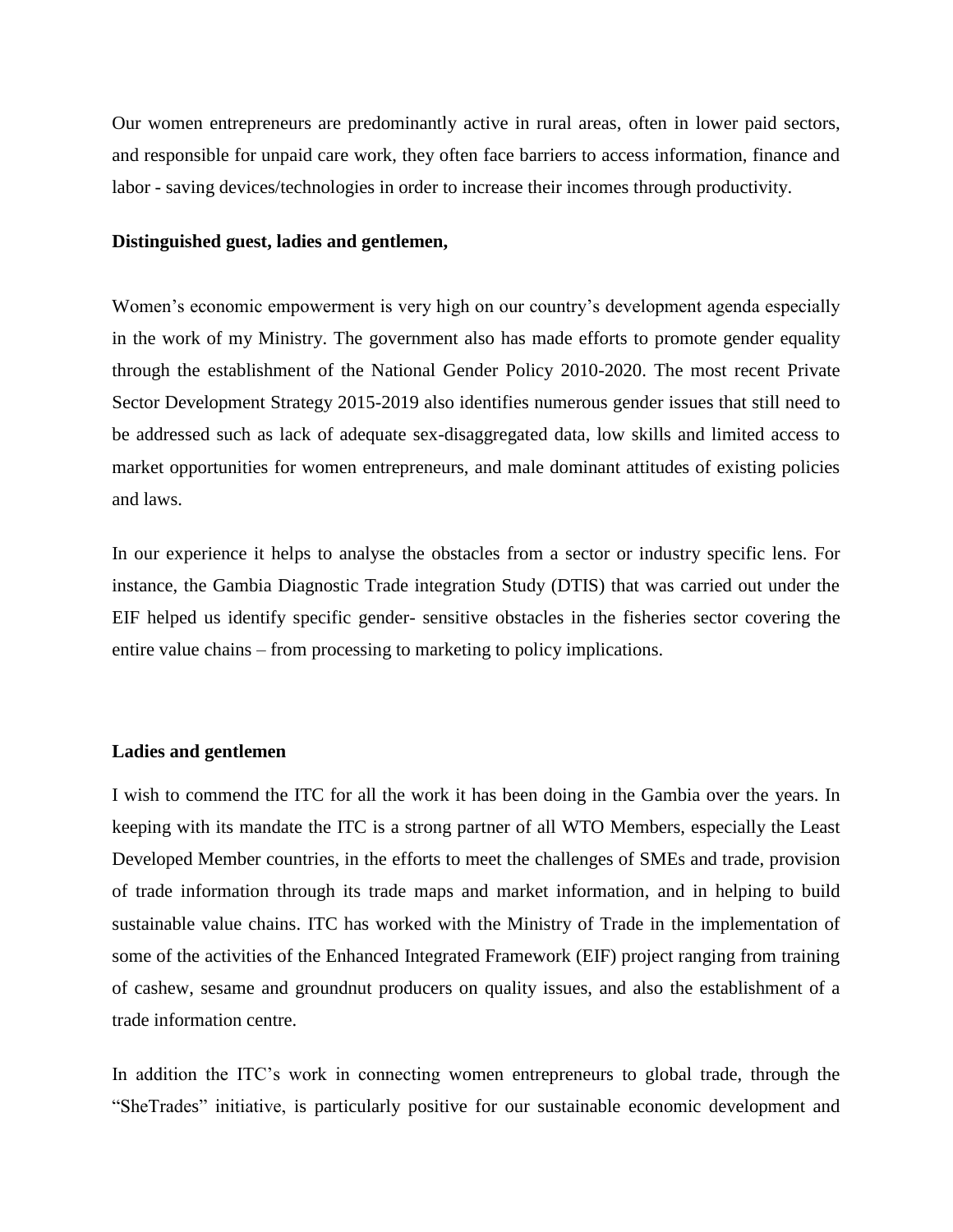growth as countries. ITC's work on empowering women to benefit from trade to increase their economic growth constitutes an important step in the process to ensure that our women in trade have access to the international market. This initiative will also reinforce women entrepreneurs' knowledge on important Multilateral Trade Agreements, procedures, and as well as market rules and conditions to enable them to enter markets.

In that regard, I appeal on behalf of the government of The Gambia to the ITC and its partners to extend its "Shetrades" programme to The Gambia. With such programmes, this will build the women's capacity on trade, and expose them to the existing market access opportunities and programmes on how to address obstacles that are hindering their ability to trade or export.

## **The Moderator**

Our second preoccupation relates to the opportunities we create for our youth. The population in the Gambia, like in many African countries is very youthful. Youth unemployment and underemployment remains as a major barrier to The Gambia's development. According to the Gambian Labour Force Survey in 2012, the youth unemployment rate stood at around 38%. The rate is slightly higher for young women than men and rural areas are affected more.

Young people's exclusion from the labour force does not only affect generational cycles of poverty, it also affects social cohesion. The lack of opportunities back home has led to a whole exodus of young Gambians in search of greener pastures abroad. Irregular migration – what we call "taking the back-way" is a particular problem for our society. Gambia ranks among the countries with the highest rate of irregular migrants – and that in spite of its small population of 1.9m people. This irregular migration has not only brought unspeakable suffering to those involved, but it also affects progress and development in the Gambia as we lose a whole generation of youths who lost hope in our country.

My Ministry has been working tirelessly to mitigate youth unemployment. Among our chief objective is to develop a skilled, versatile, dynamic and efficient workforce in the formal and informal economy.